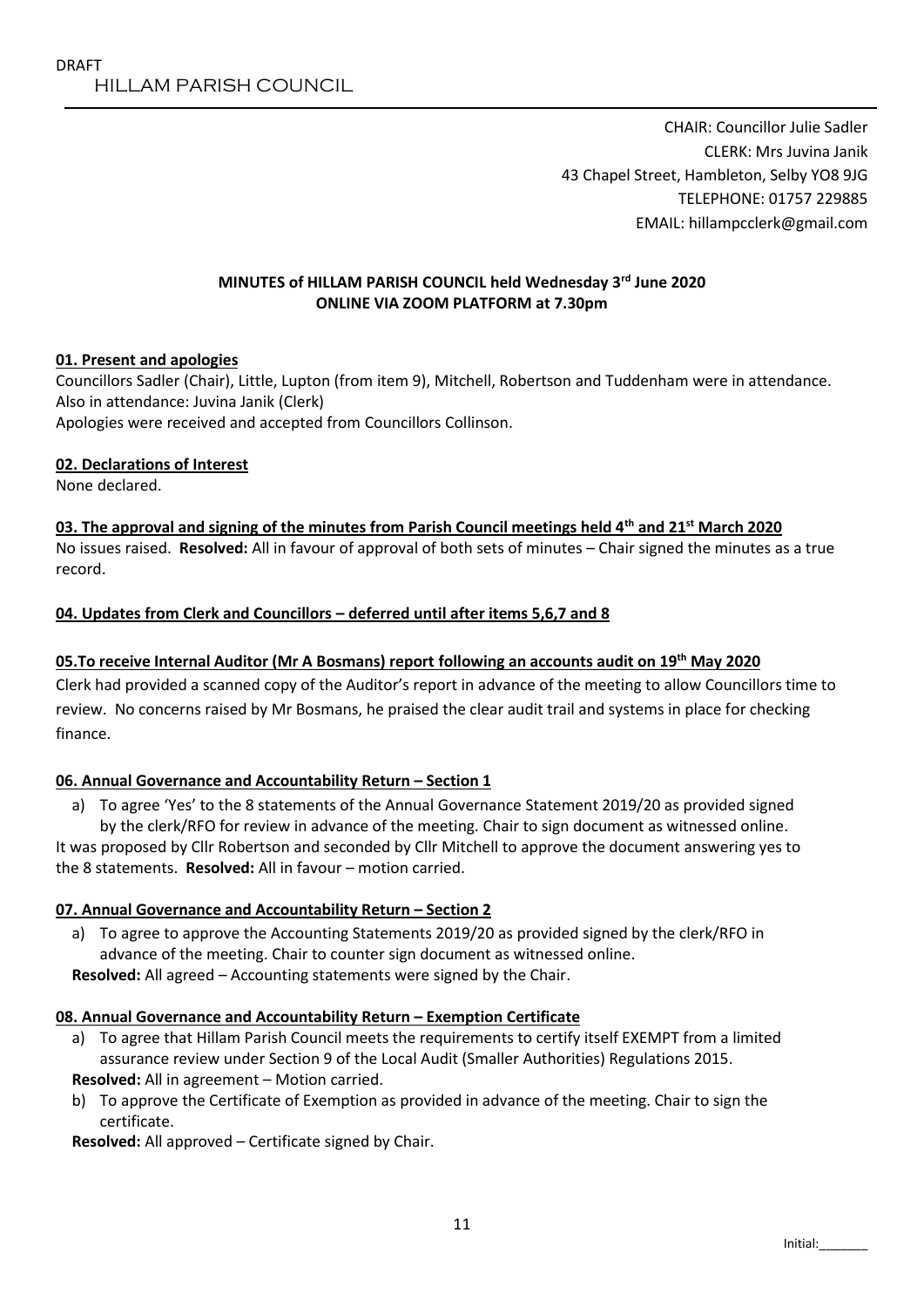#### DRAFT **04. Updates from Clerk and Councillors**

Clerk report:

- Audit carried out on  $19^{th}$  May 2020 no concerns raised.
- Complaint from resident regarding the finish of the footpath on Main Street/Lumby Hill NYCC contacted to have an officer investigate and NYCC are already aware, an instruction for improvement has been given to have the problem resolved before the contractors leave site. The uneven surface was due to the inaccessibility of the particular area with the machine they are using.
- New area PCSO is Josh Cahill
- Village Emergency Telephone System following PC discussions re lack of use of this service, clerk has cancelled the service. Three months notice is required, the invoice received is for 1 year (£100), I have contacted them and they said to just pay £25 (3months worth).
- NYCC Grass cutting payment. Clerk followed up on lack of payment for 2019-20, this was arranged and paid by NYCC end of May (will show on June statement) 2020-21 payment is due in summer.
- Ten Acres extra touring caravan this was reported to NYCC following Cllr report to clerk. SDC responded today with update that 2 weeks notice had been given to have the caravan removed.
- Website updated with bench and VE day celebration and finance information
- Pavement condition reported via NYCC online portal the poor condition of Rose Lea Close, The Square, up Main Street to Hillside Close and onto Lumby Hill. NYCC send an officer to assess the condition and if it meets criteria it will be added to the list of maintenance
- Speed Check Data following submission of a 95 Alive form for Chapel Street and Hillam Lane, it was found that the average speed was 26mph, and 85% of cars were travelling below 32mph. The issue will not be addressed by enforcement or engineering however The Road Safety Group have determined the locations to be suitable for Community Speed Watch
- Electricity Clerk has requested a quote from NYCC for electricity supply and also contacted Yorkshire Energy Doctor who offers help with choosing a supplier and getting value for money
- Streetlights Second MPAN is for the switches that tell the streetlights when to come on NYCC explain this would use minimal energy but the supplier is likely to charge and admin fee on top of the electricity charge
- Locality budget although it was discussed that money was to be applied for to pay for footpath improvement, a plan of what is to be done needs to be drawn up before clerk can complete an application – information like how much, when and what for need to be specified.

Cllr Robertson: Monk Fryston and Hillam Community Centre – all events cancelled until further notice Cllr Little: Coffee Mornings at the Pub remain cancelled

Cllr Tuddenham: Burial Board meeting next week. Funerals have taken place, general maintenance continues and further work has resulted from the Tree survey that was carried out.

Cllr Sadler: Hillam Covid-19 WhatsApp group set up and also a Monk Fryston and Hillam Facebook group – letterbox drop was done to advertise. NYCC set up a Sherburn base to co-ordinate local help. Need has been less than expected. Service is ongoing.

Ribbons on tree, starting to fray – removal to be arranged

Cllr Pearson: Environment and Loality Budget have been combined for more flexibility. £1000 for Hillam Footpaths on the submission of a plan and formal request.

Councillor Lupton connected to the ZOOM meeting at this point